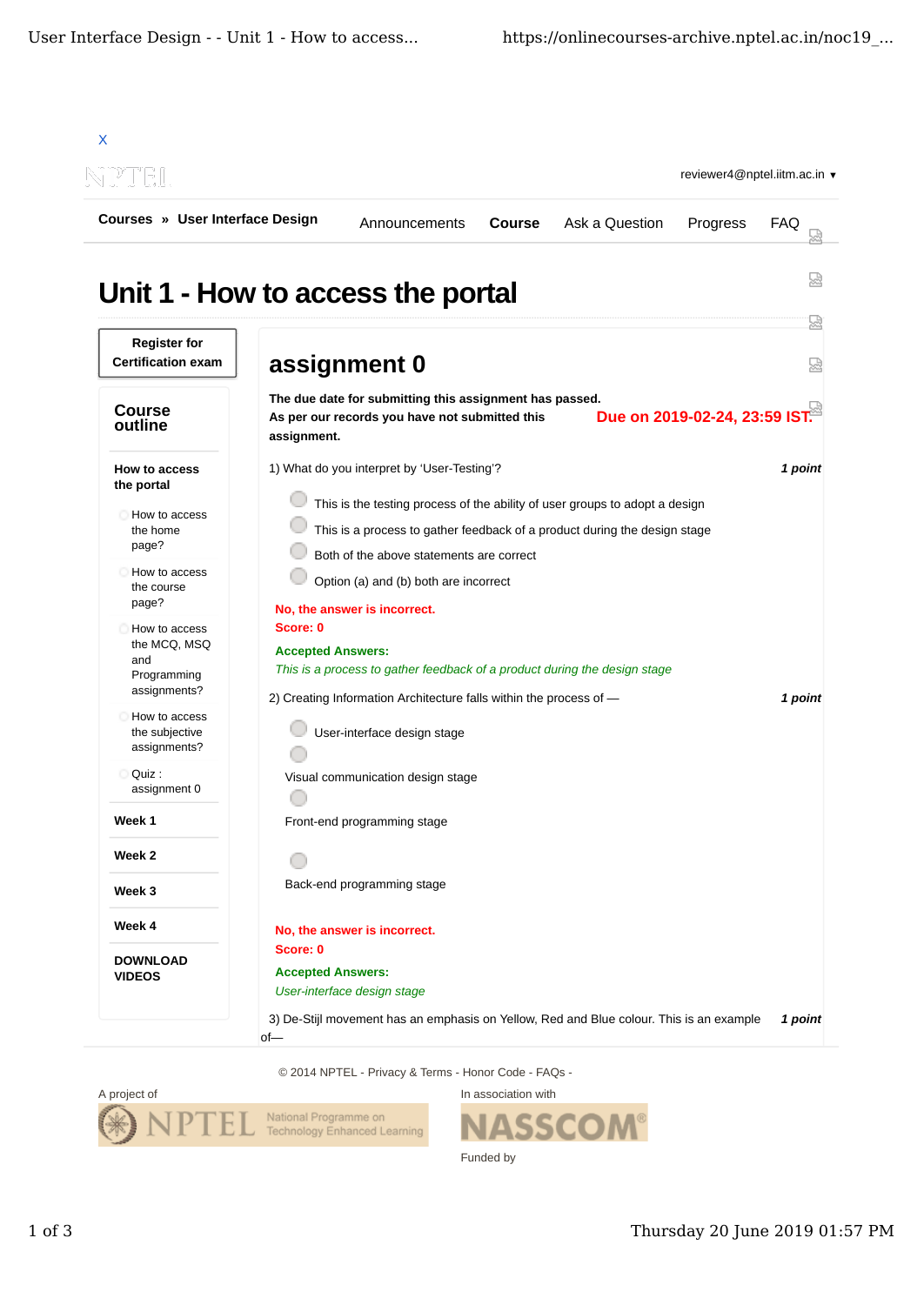## User Interface Design - - Unit 1 - How to access... https://onlinecourses-archive.nptel.ac.in/noc19\_...

| Government of India<br>Ministry of Human Resource De | Primary colour scheme                                                                                                                                                        |         |
|------------------------------------------------------|------------------------------------------------------------------------------------------------------------------------------------------------------------------------------|---------|
|                                                      | Analogous colour scheme                                                                                                                                                      |         |
|                                                      | No, the answer is incorrect.<br>Score: 0                                                                                                                                     |         |
|                                                      | <b>Accepted Answers:</b>                                                                                                                                                     |         |
|                                                      | Primary colour scheme                                                                                                                                                        | 썶       |
|                                                      | 4) What do you understand by potential target audience?                                                                                                                      | 1 point |
|                                                      | They are the early users of a product, who contributes most to achieve the 'break-even'                                                                                      | 덣       |
|                                                      | They are the user group who help during the user-testing process of a product design to<br>assess the potentiality of the product before market launch                       | 圀       |
|                                                      | These are the target audience group for whom the Beta version of the product is launched                                                                                     | 얺       |
|                                                      | They are not the current user of a product, but can be included within the target segment by<br>product diversification or addition of features.                             | 얺       |
|                                                      | No, the answer is incorrect.<br>Score: 0                                                                                                                                     |         |
|                                                      | <b>Accepted Answers:</b><br>They are not the current user of a product, but can be included within the target segment by product<br>diversification or addition of features. |         |
|                                                      | 5) Which car has more curvilinear design language?                                                                                                                           | 1 point |
|                                                      | Volkswagen Beetle                                                                                                                                                            |         |
|                                                      | Ford Mustang                                                                                                                                                                 |         |
|                                                      | Rolls Royce Phantom                                                                                                                                                          |         |
|                                                      | Lamborghini Aventador                                                                                                                                                        |         |
|                                                      | No, the answer is incorrect.<br>Score: 0                                                                                                                                     |         |
|                                                      | <b>Accepted Answers:</b><br><b>Volkswagen Beetle</b>                                                                                                                         |         |
|                                                      | Previous Page<br>End                                                                                                                                                         |         |